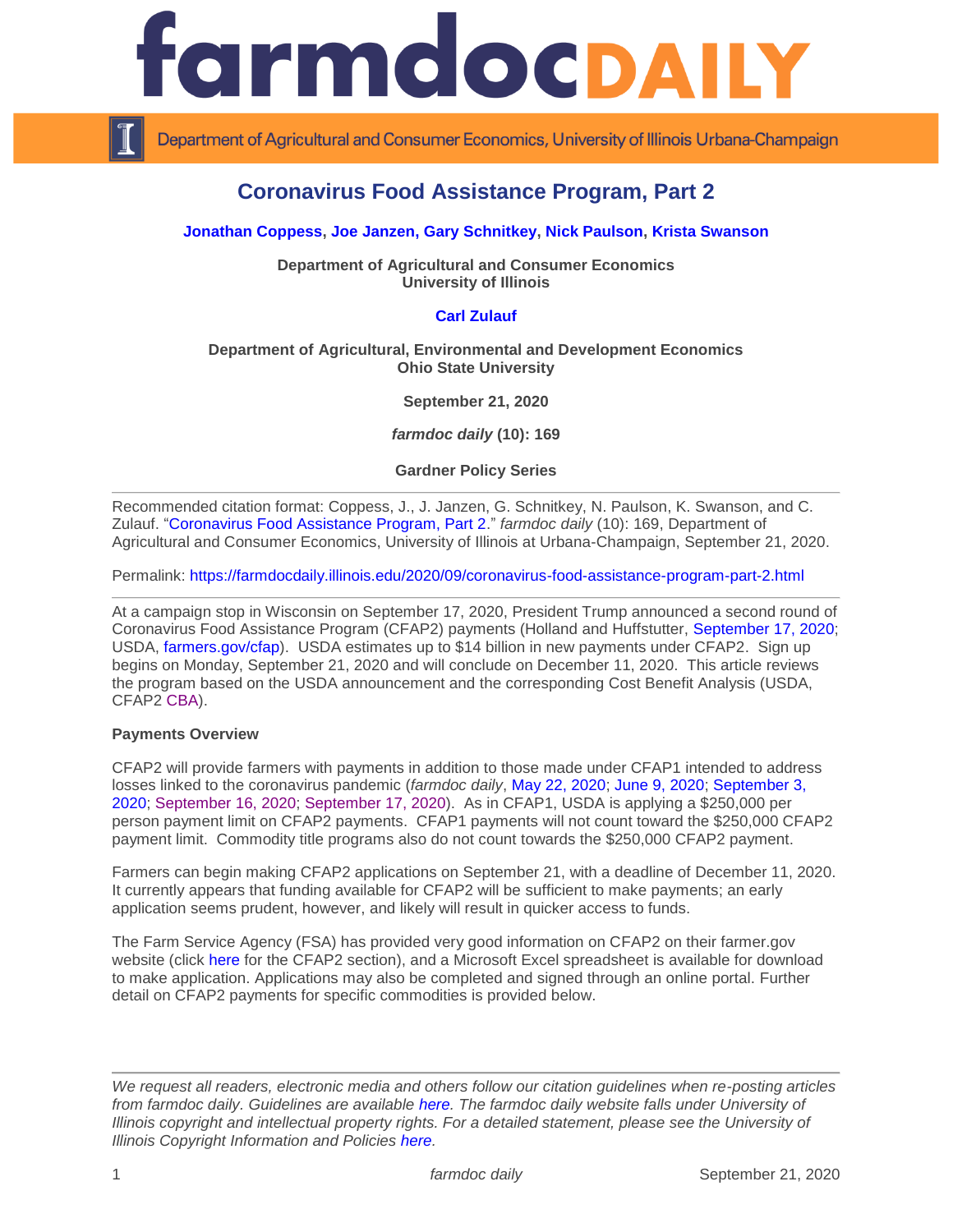### **Row Crops**

CFAP2 will make payments based on 2020 plantings. CFAP2 divides eligible row crops into two categories: price trigger and flat rate commodities. Price trigger commodities have a specific per-unit payment rate based on the decline in expected harvest-time price between mid-January and late-July (see Table 1). For crops with an available futures market, this is the price of the November or December futures contract. Price trigger crops had to have a 5% price decline to qualify. For the seven price trigger crops, per acre payments will be calculated using an effective payment rate multiplied by the 2020 Actual Production History (APH) yield used for crop insurance. If an APH yield does not exist, the yield used in making payments will be 85% of the Agricultural Risk Coverage (ARC) yield for the county.

As listed in Table 1, effective payment rates are \$0.23 per bushel for corn, \$0.31 per bushel for soybeans, and \$0.39 for wheat. Effective payment rates equal 80% of the price decline from mid-January 2020 to July 2020; that rate is further factored based on the historical marketing during the cropping year.

|               | Table 1. CFAP2 Calculations for Major Row Crops |                                   |                                      |                              |                                                                            |                     |  |  |  |  |  |  |  |  |
|---------------|-------------------------------------------------|-----------------------------------|--------------------------------------|------------------------------|----------------------------------------------------------------------------|---------------------|--|--|--|--|--|--|--|--|
| Commodity     |                                                 | <b>Price Decline Payment Rate</b> | <b>Marketing</b><br>Percentage       | <b>Effective</b><br>(S/unit) | <b>Estimated APH- Payment</b><br>Payment Rate approved Yield<br>(units/ac) | per Acre<br>(\$/ac) |  |  |  |  |  |  |  |  |
| (units)       | (Jan to Jul.                                    | (80% of                           | (expected % of                       |                              |                                                                            |                     |  |  |  |  |  |  |  |  |
|               | \$/unit)                                        | decline)                          | 2020 production<br>sold by year-end) |                              |                                                                            |                     |  |  |  |  |  |  |  |  |
| Corn (bu)     | 0.73                                            | 0.58                              | 40%                                  | 0.23                         | 173                                                                        | 40.34               |  |  |  |  |  |  |  |  |
| Soybeans (bu) | 0.72                                            | 0.58                              | 54%                                  | 0.31                         | 48                                                                         | 14.93               |  |  |  |  |  |  |  |  |
| Wheat (bu)    | 0.68                                            | 0.54                              | 73%                                  | 0.40                         | 48                                                                         | 19.22               |  |  |  |  |  |  |  |  |
| Cotton (lbs)  | 0.10                                            | 0.08                              | 46%                                  | 0.04                         | 836                                                                        | 30.76               |  |  |  |  |  |  |  |  |
|               |                                                 |                                   |                                      |                              |                                                                            |                     |  |  |  |  |  |  |  |  |

Note: APH-approved yields are approximated using the 5-year average of NASS national yields for each crop.

For price trigger crops, payment minimums of \$15 per acre apply. Farms will receive the greater of \$15 per acre or the per acre payment calculated using the formula in Table 1. Payment rates for some crops are closer to this minimum. For example, farms with soybean APH yields less than 48 bushels per acre appear to receive the minimum payment.

For other flat rate crops, payments will be made at a \$15 per acre rate on alfalfa, amaranth grain, buckwheat, canola, Extra Long Staple (ELS) cotton, crambe (colewort), einkorn, emmer, flax, guar, hemp, indigo, industrial rice, kenaf, khorasan, millet, mustard, oats, peanuts, quinoa, rapeseed, rice, sweet rice, wild rice, rye, safflower, sesame, speltz, sugar beets, sugarcane, teff, and triticale (see, [https://www.farmers.gov/cfap/row-crops\)](https://www.farmers.gov/cfap/row-crops).

To illustrate the payment calculation, take a Champaign County, Illinois case farm that in 2020 planted 1,100 acres of corn and 900 acres of soybeans. The 2020 APH yields are 200 bushels per acre for corn and 50 bushels per acre for soybeans. The per acre corn payments equals:

- Corn: \$45 per acre = 200 APH  $\times$  \$0.2320 effective rate, and
- Soybeans:  $$15.66$  per acre = 50 APH x  $$0.3132$  effective rate.

Both exceed \$15 per acre, so the payment minimum does not apply. The completed "Acreage Based Crops" from the FSA CFAP2 spreadsheet is shown in Table 2. This farm would receive \$51,400 for corn (1,100 acres x \$45 payment per acre) and \$15,094 (900 acres x \$15.50 per acre). Given only grain operations, this farm would receive \$65,134 of CFAP2 payments, well below the \$250,000 CFAP2 payment limit.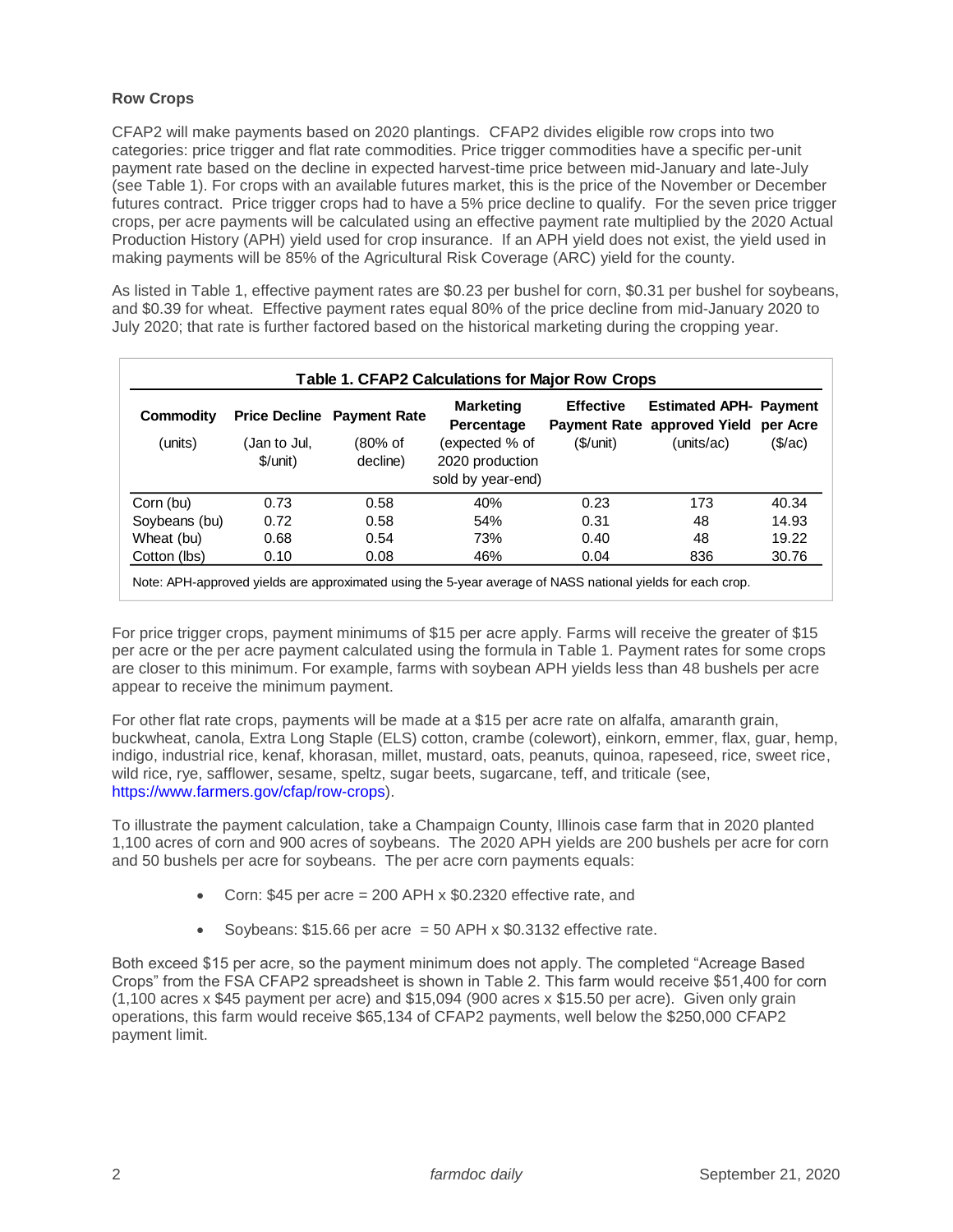| <b>Acreage Based Crops</b> |                                     |                                                         |                                                   |                                                                           |                                 |                     |             |                                                        |
|----------------------------|-------------------------------------|---------------------------------------------------------|---------------------------------------------------|---------------------------------------------------------------------------|---------------------------------|---------------------|-------------|--------------------------------------------------------|
| Commodity                  | <b>Total 2020 Reported</b><br>Acres | <b>COC Adjusted Total 2020</b><br><b>Reported Acres</b> | <b>Weighed Insurance</b><br><b>Approved Yield</b> | <b>COC Adjusted</b><br><b>Weighted Insurance</b><br><b>Approved Yield</b> | 85% of Weighted County<br>Yield | <b>Payment Rate</b> | Marketing % | <b>Estimated CFAP 2</b><br><b>CCC Gross</b><br>Payment |
| Corn                       | 1,100.00                            | 1,100,0000                                              | 200.00                                            | 200.00                                                                    |                                 | \$116.00            | 40.00%      | \$51,040.00                                            |
| Soybeans                   | 900.00                              | 900.0000                                                | 50.00                                             | 50.00                                                                     |                                 | \$29.00             | 54.00%      | \$14,094.00                                            |
|                            |                                     |                                                         |                                                   |                                                                           |                                 |                     |             |                                                        |
|                            |                                     |                                                         |                                                   |                                                                           |                                 |                     |             |                                                        |
|                            |                                     |                                                         |                                                   |                                                                           |                                 |                     |             |                                                        |

**Beef and Hog Payments:** Beef payments will be based on the maximum number of eligible beef cattle in the herd from April 16, 2020 to August 31, 2020, excluding breeding stock and will equal \$55 per animal.

Hog payments will be based on maximum number of head between April 16, 2020 to August 31, 2020, but not including breeding stock. The payment rate will be \$23 per head.

A lamb and sheep payment will equal \$27 per head times the maximum inventory between April 16 to August 31, and breeding stock are not included.

**Dairy Payments:** Dairy payment will be based on:

- 1. Total actual milk production from April 1, 2020 to August 31, 2020.
- 2. Estimated milk production from September 1, 2020 to December 31, 2020.

For the sum of the two parts, payments will equal \$1.20 per hundredweight (cwt.).

**Other Payments:** The above payments cover most of the payments that will be made on Midwest farms. Additional CFAP2 payments will occur for specialty crops, floriculture, aquaculture, and broilers and eggs.

### **Additional Background on CFAP2**

Since 2018, the Trump Administration has delegated significant funds to ad-hoc farm programs. Including the estimated payments under the just-announced CFAP2, total Administration created payments to farmers exceeds \$45 billion. Figure 1 illustrates the total spending to date by program, including the Market Facilitation Program (MFP) for 2018 and 2019, as well as CFAP1 and estimated payouts for CFAP2. Note that this amount includes only ad-hoc program payments and does not include expected ARC/PLC farm bill program payments for the 2019 crop that will be made in October 2020.

The CFAP2 announcement closely follows the closing of the signup for CFAP1 on September 11, 2020. To date, USDA reports \$9.9 billion in spending for CFAP1 which is 62% of the \$15.974 billion estimated for the program, likely as a result of the requirement that inventory be unpriced to receive payments and the unpriced portion being less than initially estimated (*farmdoc daily*, [September 3, 2020;](https://farmdocdaily.illinois.edu/2020/09/cfap-payments-to-date-and-possible-future-ad-hoc-farm-payments.html) [September 17,](https://farmdocdaily.illinois.edu/2020/09/the-distribution-of-cfap-payments-across-commodities-and-states.html)  [2020\)](https://farmdocdaily.illinois.edu/2020/09/the-distribution-of-cfap-payments-across-commodities-and-states.html). CFAP2 appears to use remaining funds from CFAP1 as well as other funding from the Commodity Credit Corporation.

Nearly all agricultural commodities are eligible for CFAP payments, including row crops, livestock, dairy, poultry, eggs and specialty crops. Notable ineligible commodities are hay (except alfalfa) and forages. Cover crop and prevented plant acres are also ineligible.

USDA's cost benefit analysis estimates that roughly 43% of total estimated payments will go to row crop farmers, or approximately \$5.7 billion. Figure 2 illustrates the distribution of estimated payments by commodity category.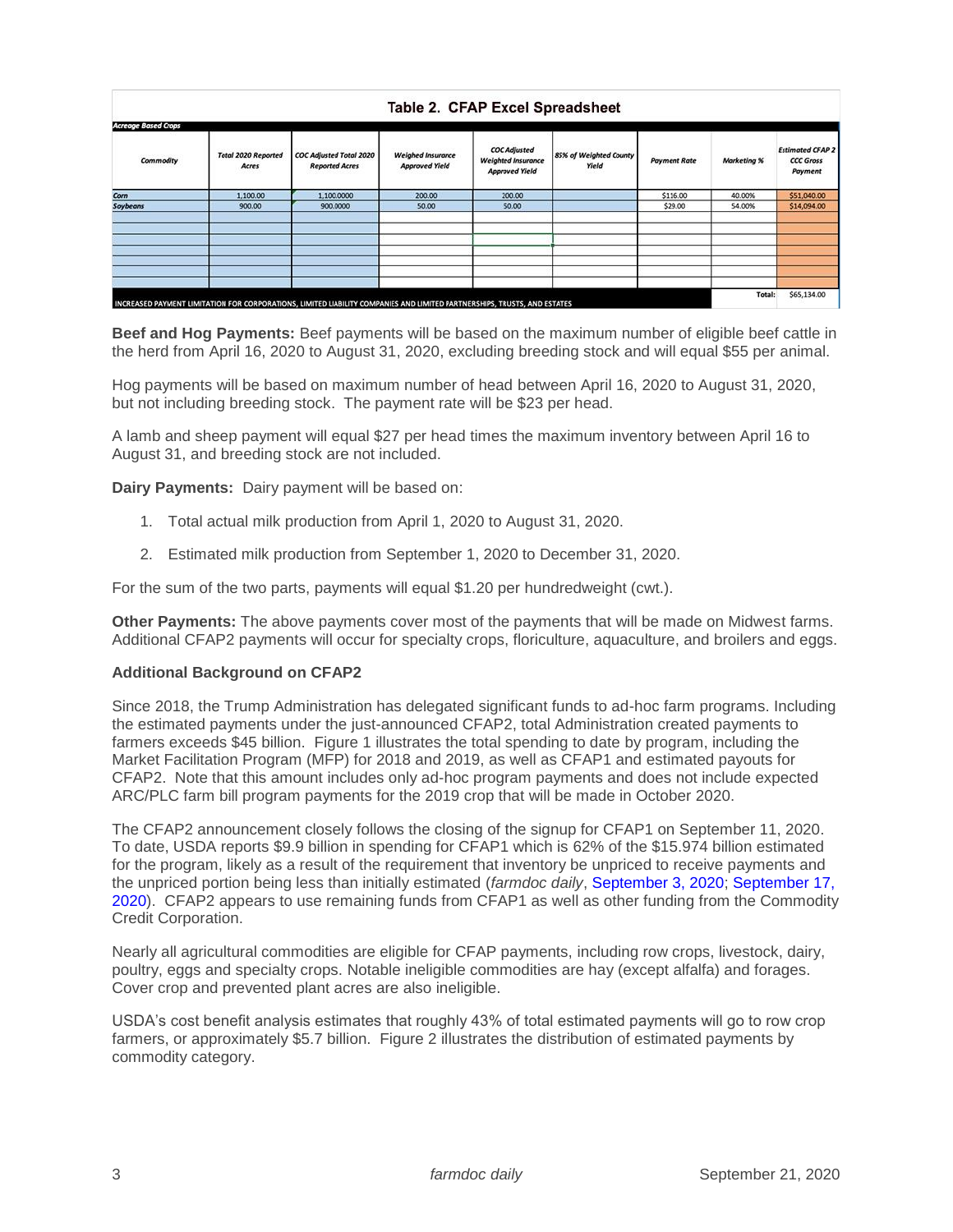



## **Discussion**

USDA also announced that it is once again using a \$250,000 payment limit and a \$900,000 adjusted gross income eligibility requirement (unless at least 75% of the income is derived from farming, ranching, or forestry-related activities). A legal entity, such as a corporation, limited liability corporation or limited partnership may increase the payment limit to \$500,000 if two different members provide sufficient labor or management, and to \$750,000 if three different members provide sufficient labor or management. USDA noted that the same payment limits applied to CFAP1 impacted about 1% of total applicants.

For total estimated payments by crop, USDA used the August 2020 USDA World Agricultural Supply and Demand Estimates for production. That report forecasts total 2020 corn production at 15.3 billion bushels and soybeans at 2.4 billion bushels. Figure 3 illustrates total estimated payments by crop according to USDA.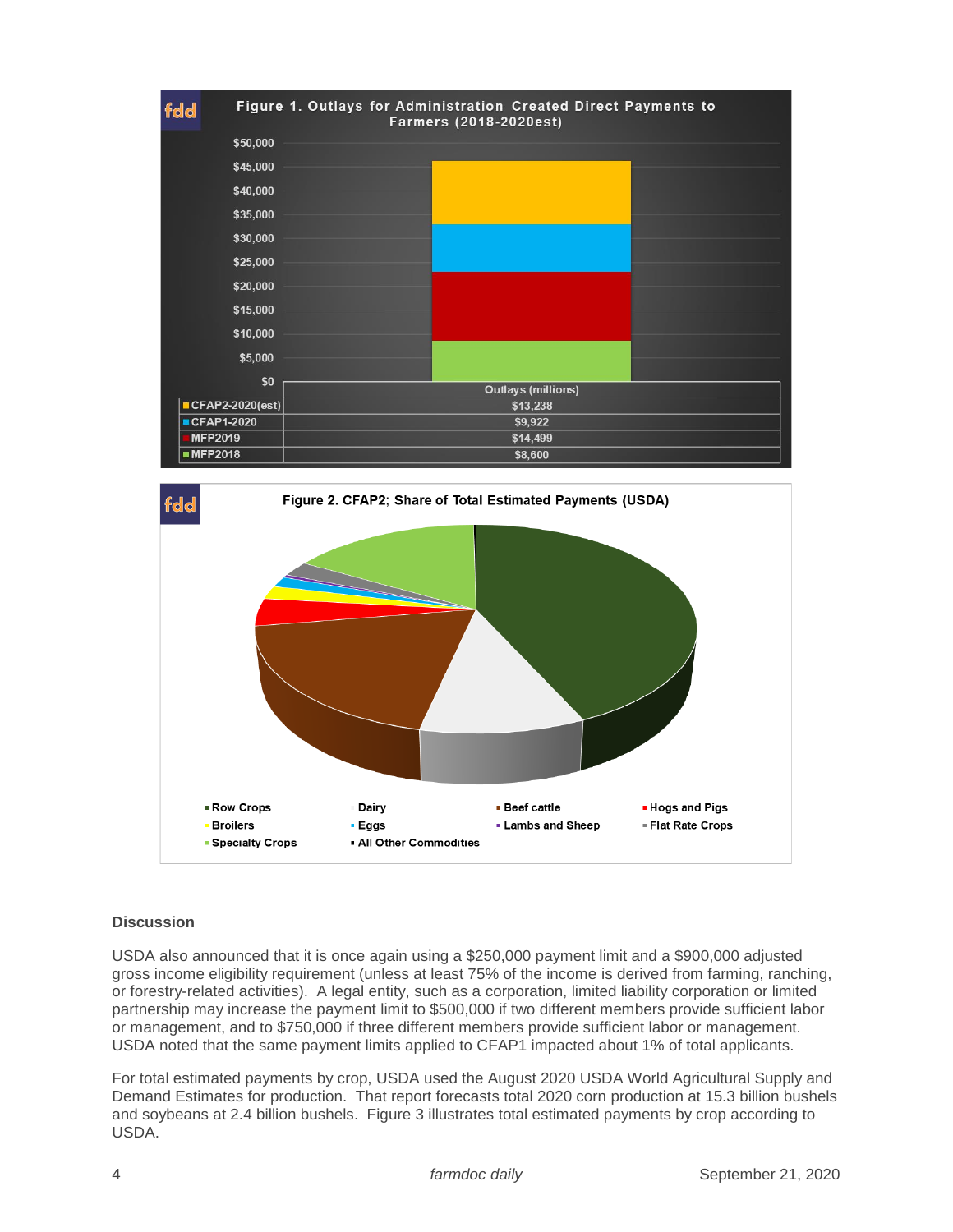

Figure 4 estimates the expected distribution of CFAP2 payments to row crops across states. APHapproved yields are approximated using the 5-year average of NASS state-level yields. Crop acreage is the NASS state-level estimate of 2020 harvested acres. Payment limits are not accounted for in these estimates. Iowa receives the most CFAP2 dollars of any state with an estimated \$769 million in payments. Illinois is second with an estimated \$678 million. Payments are concentrated in the Midwest and are strongly correlated with the location of corn and soybean acres, the crops with the largest acreage. State-level payments are particularly tied to corn acres because per-acre payment rates for corn are higher than other row crops.



Figure 5 plots the distribution of CFAP2 payments on a per-acre basis. This accounts for the fact that states have differing amounts of cropland. Differences in per-acre payment rates are driven only by crop mix and crop yields, not the total number of acres. This figure shows that per-acre payment rates are remarkably similar across states, with most Corn Belt states receiving payment rates between \$25- 35/acre. Payment rates in the South are generally similar to those in the Midwest. Payment rates are generally lower in the Great Plains. Differences in per-acre payment rates across states are much lower than previous ad hoc farm payments, especially the second Market Facilitation Program.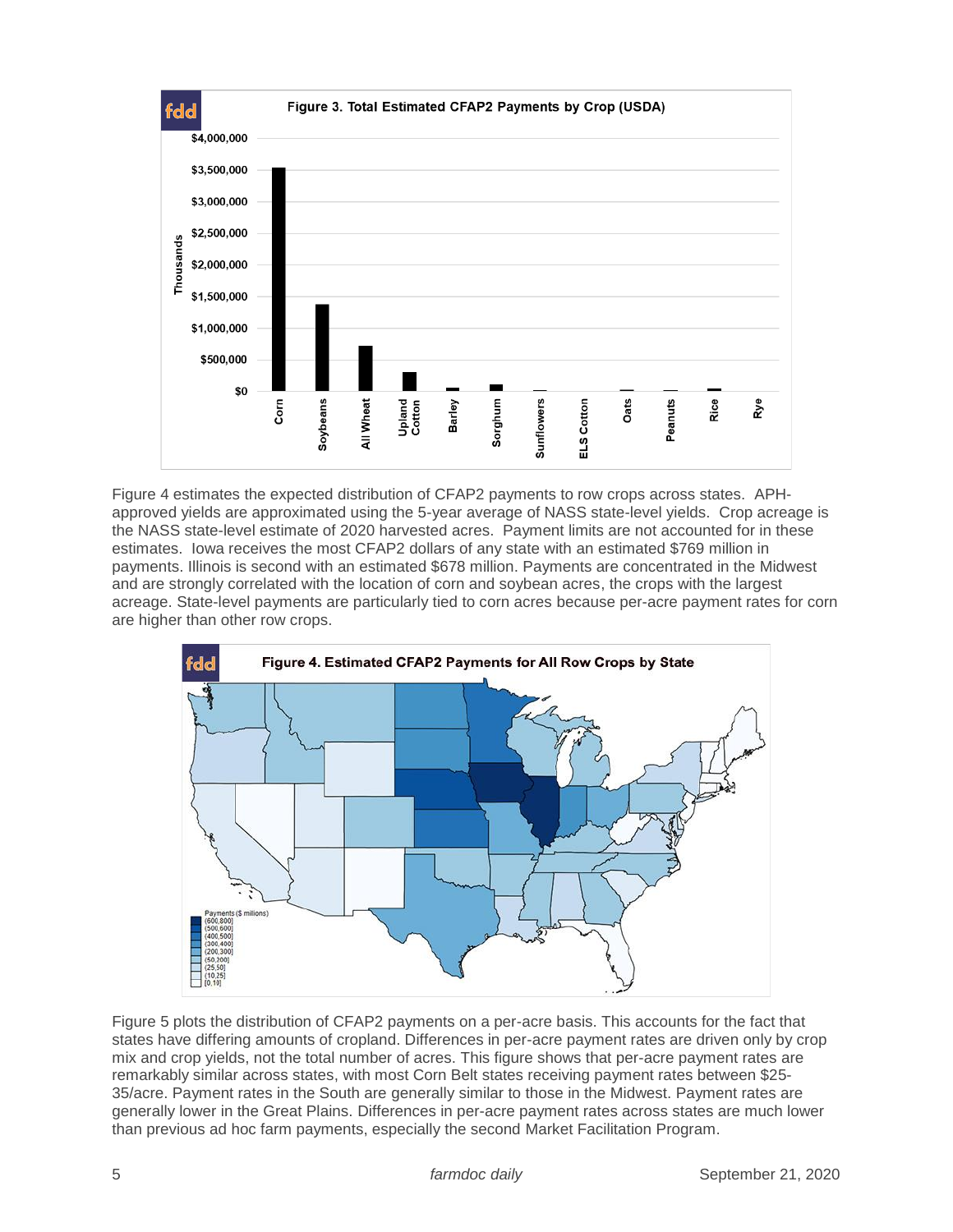

### **Conclusion**

Signup for the second Coronavirus Food Assistance Program payments begins today, Monday, September 21, 2020. The program covers a wide range of crops, from traditionally supported row crops to specialty crops, dairy and livestock. Signup is scheduled to end on December 11, 2020, but farmers are advised to undertake signup as early as possible. This is the fourth in a series of ad-hoc farm programs since 2018. Program payments for major row crops are based on price declines in 2020 in the wake of the coronavirus pandemic applied to expected marketings of the 2020 crop prior to the end of the year. Since program calculations rely on farm-level acreage and yield information already known by the USDA Farm Service Agency, USDA is expected to quickly issue payments after applications are finalized and submitted.

### **References**

Holland, S., and P.J. Huffstutter. "In Wisconsin, Trump Announces \$13 Billion in Farm Aid." *Reuters*, September 17, 2020. [https://www.reuters.com/article/health-coronavirus-usa-farmers/update-4-in](https://www.reuters.com/article/health-coronavirus-usa-farmers/update-4-in-wisconsin-trump-announces-13-billion-in-farm-aid-idUSL1N2GE27E)[wisconsin-trump-announces-13-billion-in-farm-aid-idUSL1N2GE27E](https://www.reuters.com/article/health-coronavirus-usa-farmers/update-4-in-wisconsin-trump-announces-13-billion-in-farm-aid-idUSL1N2GE27E)

Janzen, J., J. Coppess and N. Paulson. "CFAP Payments to Date and Possible Future Ad Hoc Farm [Payments.](https://farmdocdaily.illinois.edu/2020/09/cfap-payments-to-date-and-possible-future-ad-hoc-farm-payments.html)" *farmdoc daily* (10):160, Department of Agricultural and Consumer Economics, University of Illinois at Urbana-Champaign, September 3, 2020.

Janzen, J., J. Coppess and N. Paulson. ["The Distribution of CFAP Payments across Commodities and](https://farmdocdaily.illinois.edu/2020/09/the-distribution-of-cfap-payments-across-commodities-and-states.html)  [States.](https://farmdocdaily.illinois.edu/2020/09/the-distribution-of-cfap-payments-across-commodities-and-states.html)" *farmdoc daily* (10):167, Department of Agricultural and Consumer Economics, University of Illinois at Urbana-Champaign, September 17, 2020.

Paulson, N., G. Schnitkey, J. Coppess, C. Zulauf and K. Swanson. ["Coronavirus Food Assistance](https://farmdocdaily.illinois.edu/2020/05/coronavirus-food-assistance-program-cfap-rules-announced.html)  [Program \(CFAP\) Rules Announced.](https://farmdocdaily.illinois.edu/2020/05/coronavirus-food-assistance-program-cfap-rules-announced.html)" *farmdoc daily* (10):95, Department of Agricultural and Consumer Economics, University of Illinois at Urbana-Champaign, May 22, 2020.

Swanson, K., N. Paulson, G. Schnitkey, J. Coppess and C. Zulauf. ["CFAP Applications for Livestock and](https://farmdocdaily.illinois.edu/2020/06/cfap-applications-for-livestock-and-dairy.html)  [Dairy.](https://farmdocdaily.illinois.edu/2020/06/cfap-applications-for-livestock-and-dairy.html)" *farmdoc daily* (10):105, Department of Agricultural and Consumer Economics, University of Illinois at Urbana-Champaign, June 9, 2020.

U.S. Department of Agriculture, *farmers.gov*. "Coronavirus Food Assistance Program 2." Accessed September 21, 2020.<https://www.farmers.gov/cfap>

U.S. Department of Agriculture, *farmers.gov*. "Coronavirus Food Assistance Program 2 for Row Crop Producers." Accessed September 21, 2020.<https://www.farmers.gov/cfap/row-crops>